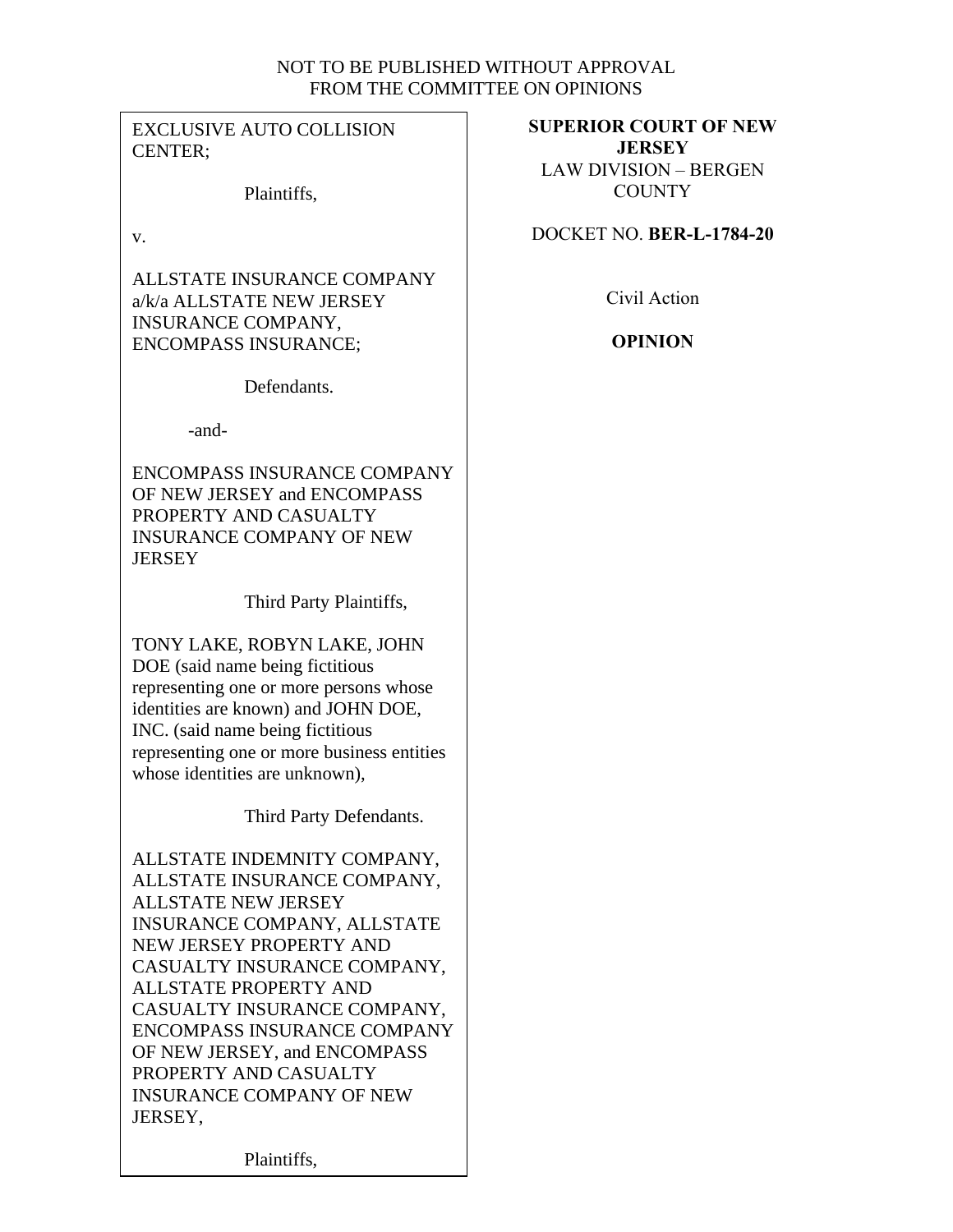-and-

MARLENE CARIDE, COMMISSIONER, NEW JERSEY DEPARTMENT OF BANKING & INSURANCE,

Plaintiff-Intervenor,

v.

EXCLUSIVE AUTO COLLISSION CENTER, INC. ANTHONY LAKE, ROBYN LAKE, JOHN DOE (said name being fictitious representing one or more persons whose identities are unknown), and JOHN DOE, INC., (said name being fictitious representing one or more business entities whose identities are unknown),

Defendants.

**Argued: January 7, 2022 Decided: January 12, 2022**

## **THE HONORABLE ROBERT C. WILSON, J.S.C.**

David D'Aloia, Esq. appearing on behalf of Allstate New Jersey Insurance Company and Encompass Insurance Company of New Jersey (from Saiber LLC)

James E. Mackevich, Esq. appearing on behalf of Plaintiff Exclusive Auto Collision Center, Inc. (from Mackevich, Burke & Stanicki)

# **FACTUAL BACKGROUND**

**THE INSTANT MATTER** arises out of claims of an auto vehicle insurance contract and subsequent claims of breach and tort. Allstate New Jersey Insurance Company and Encompass Insurance Company of New Jersey ("Allstate") are companies licensed to conduct insurance business in the State of New Jersey. Exclusive Auto Collision Center, Inc. ("Exclusive") is an auto body repair facility.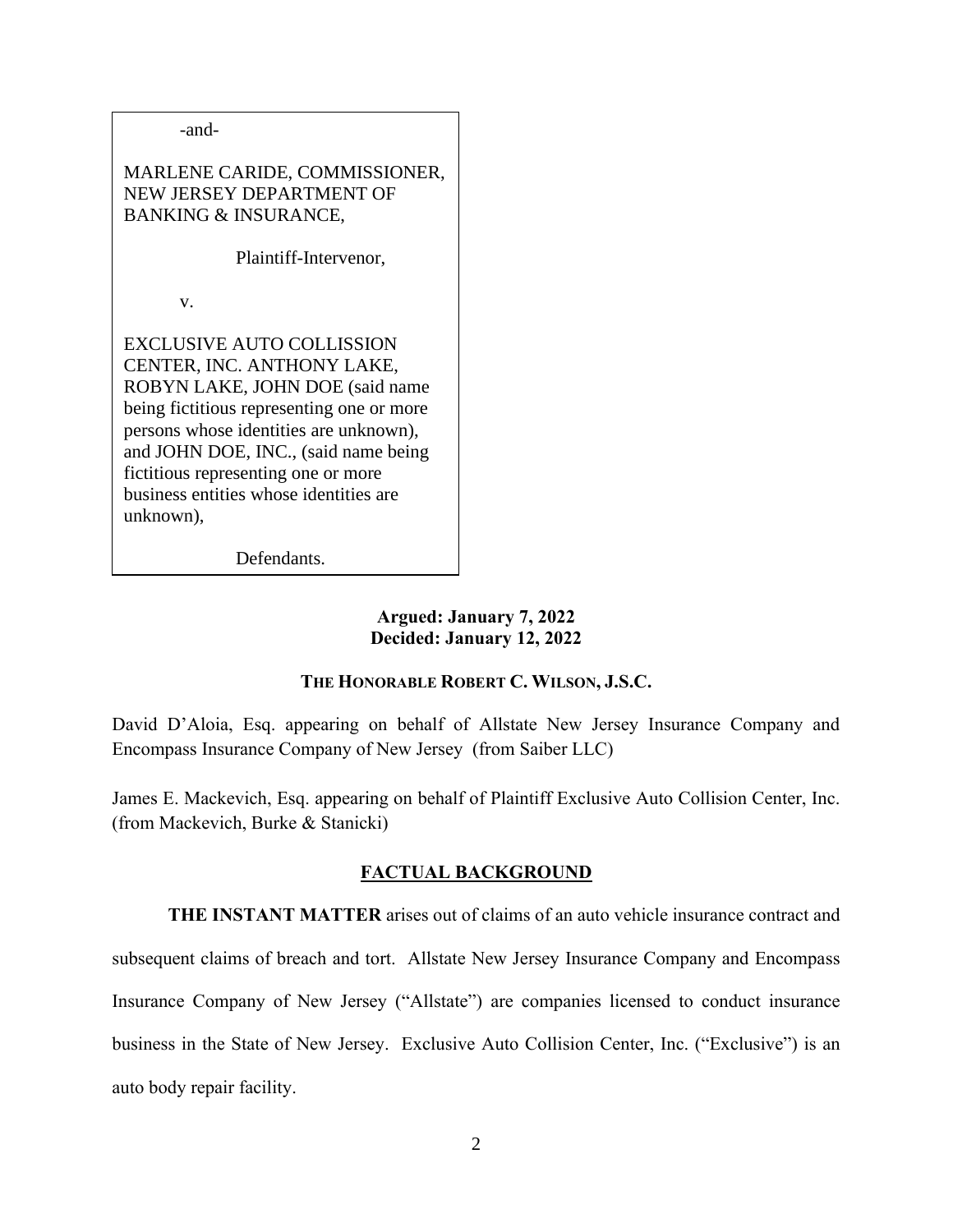#### **Breach of Contract Claims**

Allstate maintains a network of repair shops called Good Hands Repair Network (Allstate's "network shops"). The network shops repair vehicles at the price set forth in Allstate's approved estimates of repairs with no out-of-pocket cost to the insured other than the policy deductible. Insureds are not required to use a network shop and have the right to select the repair facility of their choice.

Exclusive is not a network shop. Exclusive performed repairs on the 167 vehicles involved in this litigation. Exclusive had the vehicle owners execute an assignment to Exclusive of their right to receive payment of insurance benefits so that Exclusive could receive direct payment from Allstate. Under Allstate's policy with its insureds, it is obligated to pay for the cost to repair or replace the vehicle to its condition at the time of loss subject to state laws and regulations.

For each claim, an Allstate adjuster performed an initial inspection of the vehicle and prepared an estimate for the price of the vehicle repair for the damage that was visible during the inspection. If additional damage to a vehicle was discovered during a repair Exclusive would request a supplement to the initial repair estimate to allow for the newly discovered damage to be repaired. After the request an Allstate adjuster performed a re-inspection of the vehicle to view the additional damage that was uncovered during the repair and would prepare a supplement to account for the additional repair work necessary to repair the vehicle. This process was repeated until all damages were discovered, and the final price estimate was prepared.

Allstate's estimates and supplements always use the labor rates paid to its network shops. Allstate used the CCC One Database, a repair estimating software approved by the Department of Banking and Insurance ("DOBI"), to provide the appropriate amount of labor time for a particular repair task. As Exclusive repaired the vehicle it prepared its own estimate setting forth the scope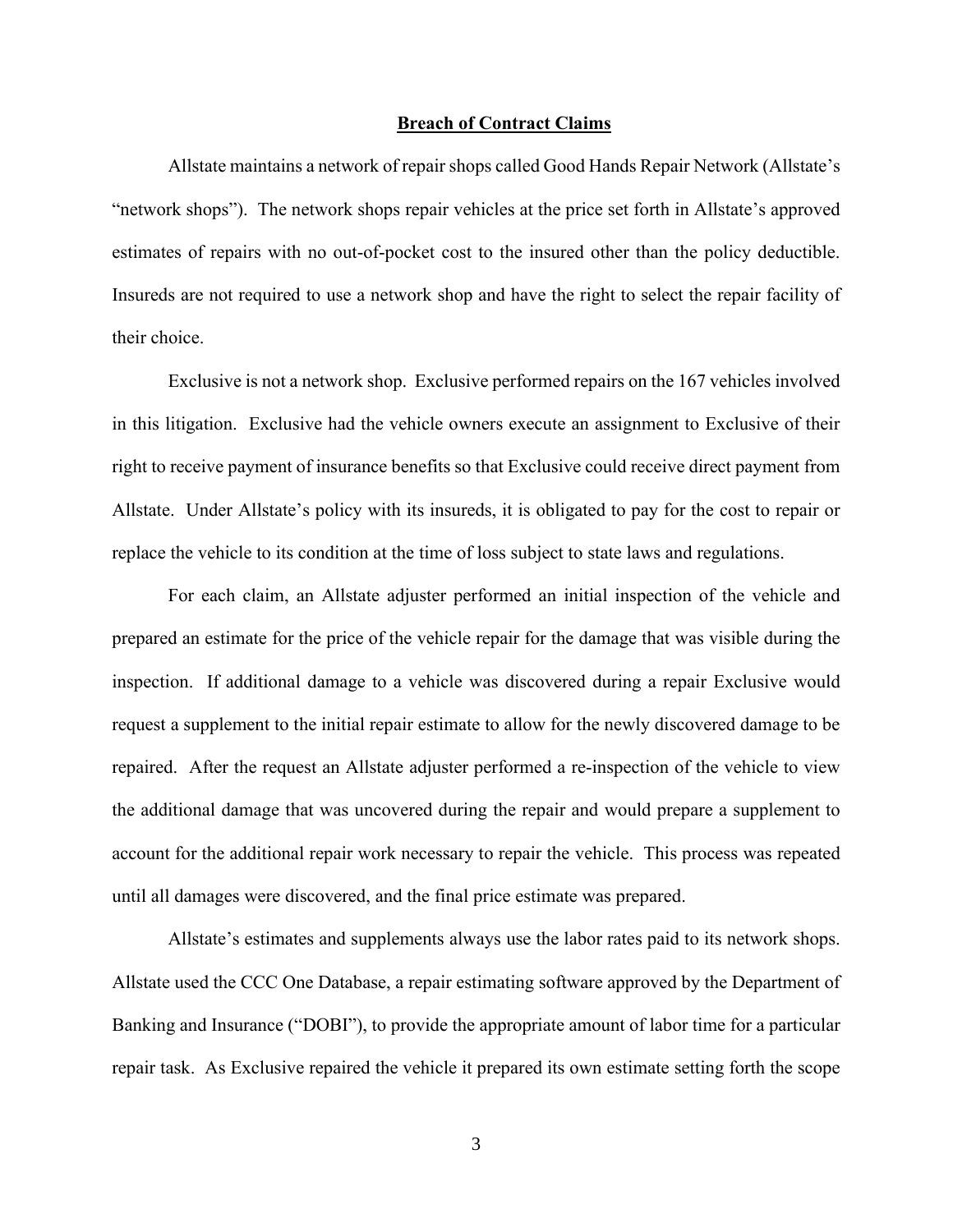of repairs and the time it claimed was necessary to perform the repairs. Exclusive presented its damage analysis to Allstate's appraiser during the re-inspection process.

In addition to its claims for higher labor rates, which were previously dismissed, Exclusive's estimates and supplements exceeded the price of Allstate's estimates and supplements in three primary ways: (1) additional labor time in excess of the time provided for by the DOBI approved CCC One estimating system as set forth in Allstate's estimate; (2) reimbursement for other procedures that all relate to painting and refinishing the vehicle; and (3) ancillary procedures that are not approved by Allstate in its estimate. None of the charges demanded by Exclusive in this litigation were approved in Allstate's estimates. Exclusive submitted approximately twenty complaints to the DOBI regarding Allstate's reimbursement rates. DOBI has rejected all these complaints.

### **Exclusive's Tort Claims and Allstate's Insurance Fraud Investigation**

Allstate began investigating Exclusive for insurance fraud in approximately 2011 after an insured was involved in an accident and chose Exclusive for repairs. During the repair, Allstate adjusters reported questionable items on Exclusive's repair estimate. Allstate retained an engineer to inspect the vehicle who determined that Exclusive charged for repairs that it did not perform.

On May 10, 2010, Exclusive filed litigation against Allstate for additional compensation for vehicle repairs in the Superior Court of New Jersey, Law Division. Later, on May 30, 2012, Exclusive began filing similar litigation against Allstate in the Superior Court of New Jersey, Law Division, Special Civil Part. Each Special Civil Part lawsuit involved a separate vehicle. Exclusive's fourteen Special Civil Part cases were consolidated and transferred to the Law Division on January 28, 2013. On February 17, 2013, Allstate instituted an action against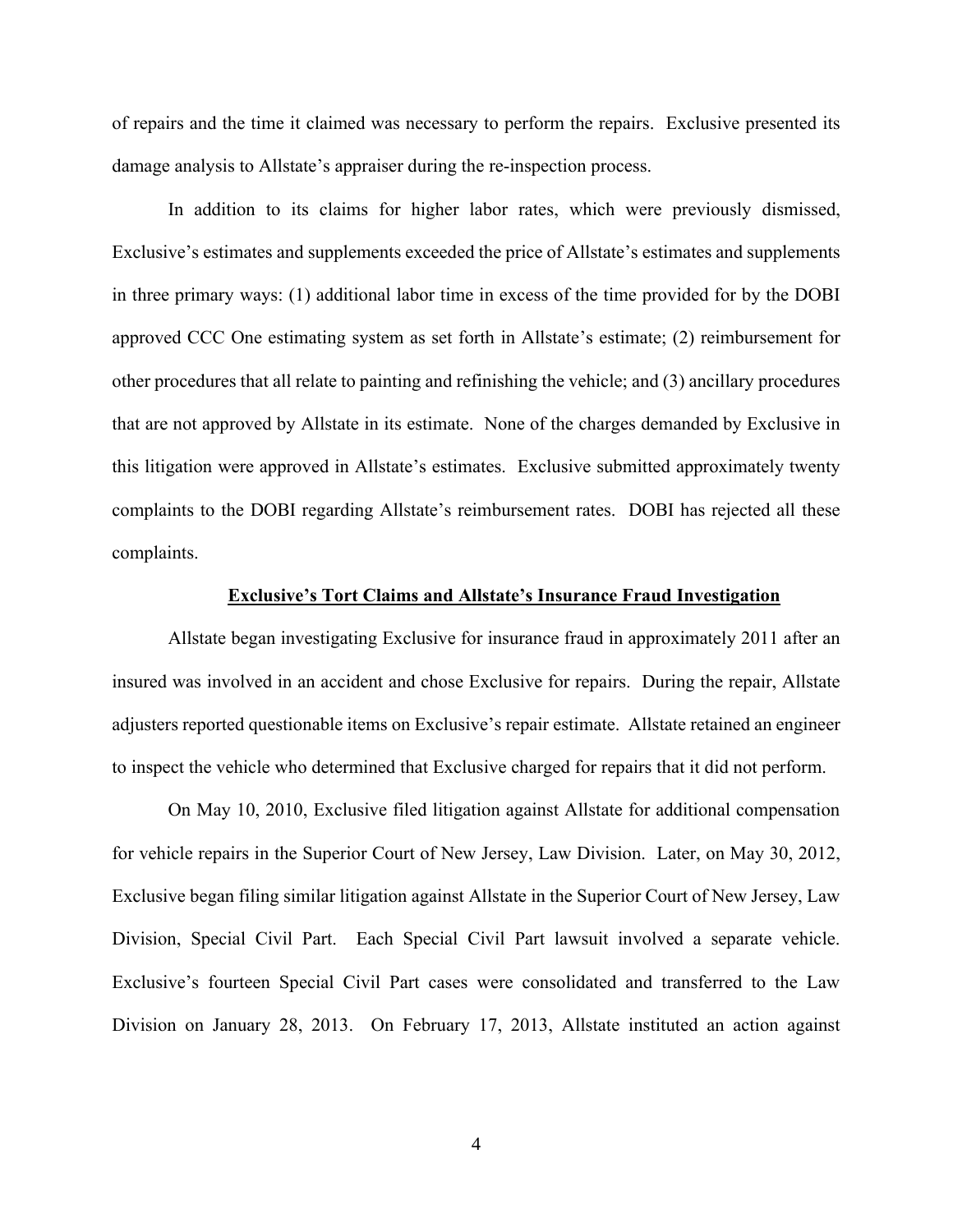Exclusive for violation of the New Jersey Insurance Fraud Prevent Act. Allstate's insurance fraud litigation was consolidated with Exclusive's litigation for additional compensation for repairs.

In June 2013, Exclusive filed an Amended Complaint asserting claims for defamation and tortious interference. The Complaint alleges that Allstate representatives made defamatory statements about Exclusive to several individuals, and that Allstate placed Exclusive on the National Insurance Crime Bureau website. Exclusive produced signed statements drafted for the individuals, however, none were sworn under oath or include a certification. None of the individuals testified to any defamatory statement made by an Allstate representative. Two of the individuals testified that the adjust stated Exclusive was a fraudulent shop. In answers to interrogatories, Exclusive noted that it has no evidence of actual damages in connection with the alleged defamation.

For the reasons below, Allstate's Motion for Summary Judgment is **GRANTED** in its entirety.

#### **SUMMARY JUDGMENT STANDARD**

The New Jersey procedural rules state that a court shall grant summary judgment "if the pleadings, depositions, answers to interrogatories and admissions on file, together with the affidavits, if any, show that there is no genuine issue as to any material fact challenged and that the moving party is entitled to a judgment or order as a matter of law." R. 4:46-2(c). In Brill v. Guardian Life Insurance Co., 142 N.J. 520 (1995), the Supreme Court set forth a standard for courts to apply when determining whether a genuine issue of material fact exists that requires a case to proceed to trial. Justice Coleman, writing for the Court, explained that a motion for summary judgment under  $R_1$ . 4:46-2 requires essentially the same analysis as in the case of a directed verdict based on  $\underline{R}$ . 4:37-2(b) or  $\underline{R}$ . 4:40-1, or a judgment notwithstanding the verdict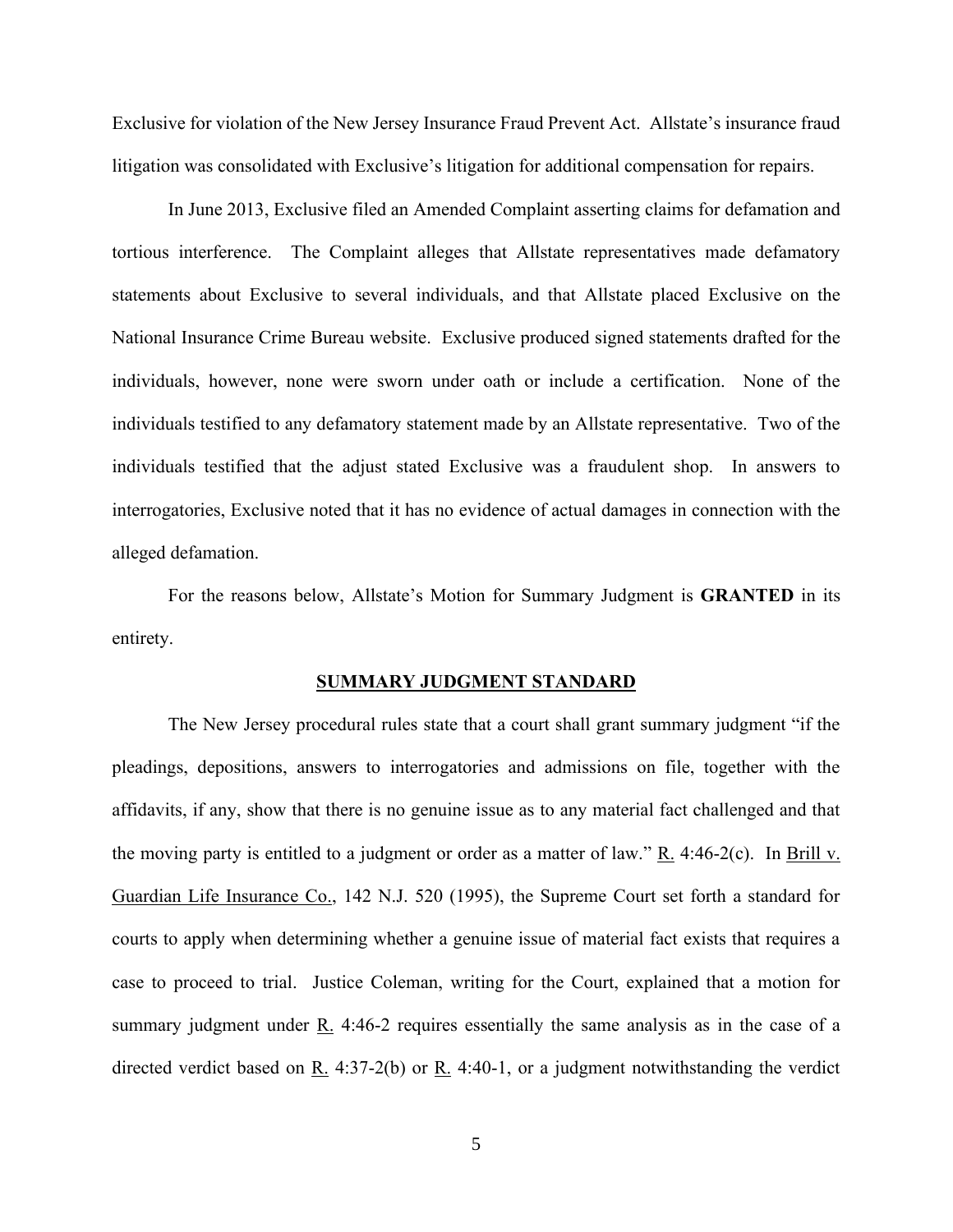under R. 4:40-2. Id. at 535-536. If, after analyzing the evidence in the light most favorable to the non-moving party, the motion court determines that "there exists a single unavoidable resolution of the alleged dispute of fact, that issue should be considered insufficient to constitute a 'genuine' issue of material fact for purposes of  $R_1$ . 4:46-2." Id. at 540.

#### **RULE OF LAW AND DECISION**

### **I. Exclusive's Claims for Payment in Excess of Allstate's Final Estimates**

In the First (Breach of Contract), Second (Unjust Enrichment), Third (Quantum Meruit), and Fourth (Failure to Negotiate) Counts of the Complaint, Exclusive seeks to compel Allstate to pay additional amounts above the final estimates for each of the repairs at issue in the litigation. This Court previously recognized the flaw in Exclusive's claims for compensation in excess of Allstate's repair estimates on August 27, 2021. The hearing on that date was on Allstate's motion for partial summary judgment on labor rates. This Court reasoned that Exclusive, as assignee of the insured, can only get that which the insured agreed to by the contract with the insurer, which was what the insured was going to receive based on the adjusted costs.

Allstate adjusted each motor vehicle claim and paid Exclusive the amount of the final estimate, after full inspection of the vehicle. The final estimates were in accordance with the DOBI approved CCC One estimating software (see N.J.A.C. 11:3-10.4(a)(3)) and the labor rates paid to its network shops. Exclusive accepted Allstate's payments and released its customers from payment for the amount in excess of the estimate. Allstate paid the amount it was obligated to pay under the policy, and Exclusive has no other contractual relationship with Allstate. If Exclusive had any claim for additional payment for the repairs, that claim would be against its customer, rather than Allstate.

### **A. Section 64 of AICRA Bars Exclusive's Contract Claims**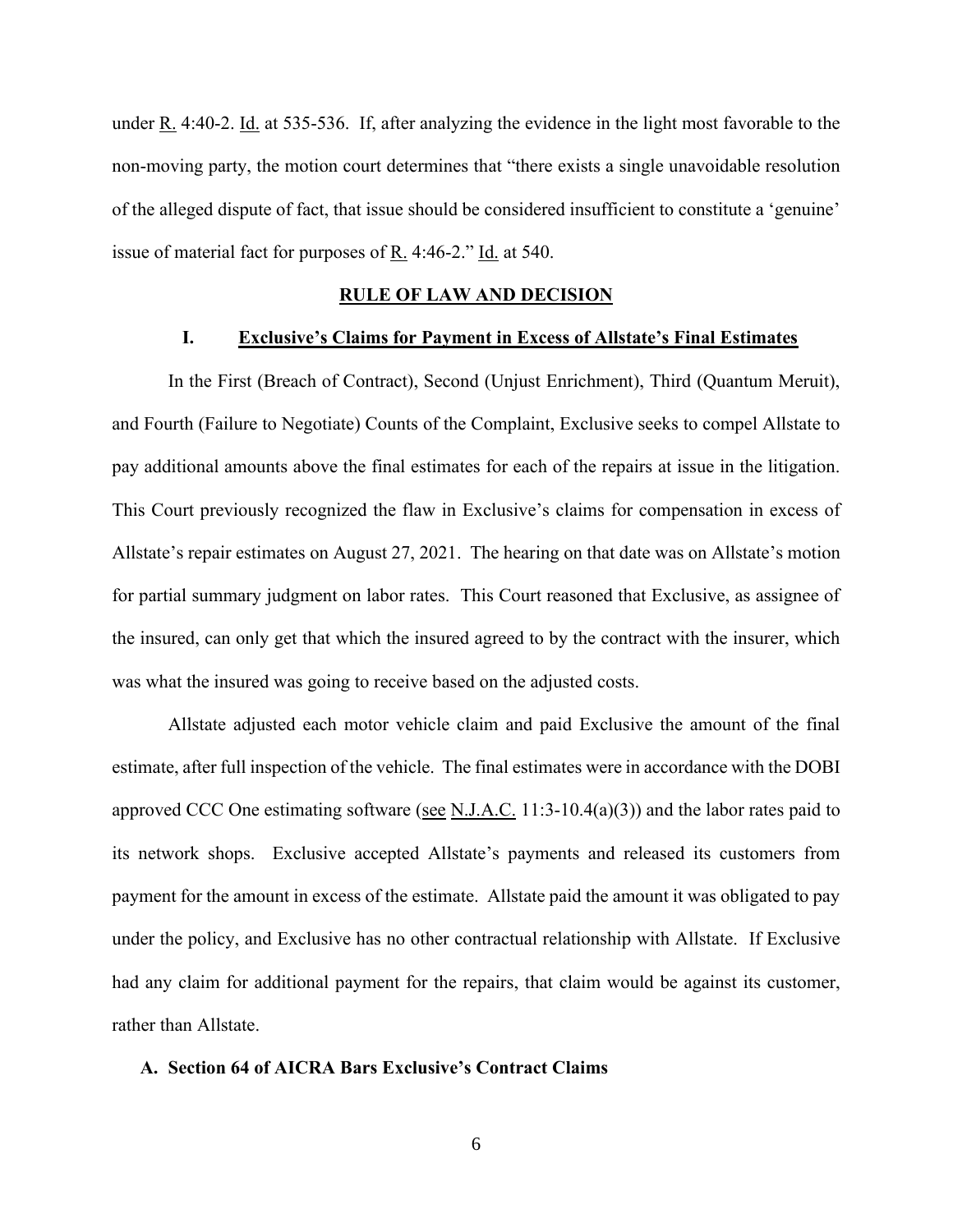Section 64 of AICRA bars any claim by Exclusive for recovery above the amount of Allstate's approved estimate. The Act permits an insured to go to an auto repair shop that does not have an arrangement with the insurer "provided that such auto body repair shop or other repair facility selected by the person accepts the same terms and conditions from the insurer, including, but not limited to, price, as the shop, facility, or network with which the insurer has the most generous arrangement." N.J.S.A. 17:33B-36.1. Allstate's network shops will perform the repairs of a vehicle for the amount of Allstate's estimate and any supplement. That is the amount that Allstate paid to Exclusive for the repairs in this litigation. Section 64 bars claims for more compensation under the insured's policies.

To establish a breach of contract claim, Exclusive must show (1) that a valid contract exists; (2) that Allstate breached that contract; and (3) resulting damages. See Coyle v. Englander's, 199 N.J. Super 212, 223 (App. Div. 1985). Exclusive fails as they have no independent contract with Allstate under which it could assert a claim for additional payment. An assignee's rights can rise no higher than the rights of the assignor. See Selective Ins. Co. of Am. v. Hudson E. Pain Mgmt. Osteopathic Med., 210 N.J. 597, 607 (2012). The only contractual right Exclusive has against Allstate is based on the insured's assignment of the right to receive payment from Allstate. The amount of that payment is set forth in Allstate's total final estimate of repairs pursuant to Section 64, which limits reimbursement to the price Allstate would pay to its network shops.

Exclusive's breach of contract claims seek additional payments in excess of Allstate's estimate in three categories detailed above. Exclusive asserts that Allstate's failure to pay the proper amount constitutes a breach of contract. However, Section 64 states that Allstate is obligated to pay an independent shop, like Exclusive, no more than the "price" it would pay a shop in its network. See N.J.S.A. 17:33B-36.1. That amount is the final adjusted amount in Allstate's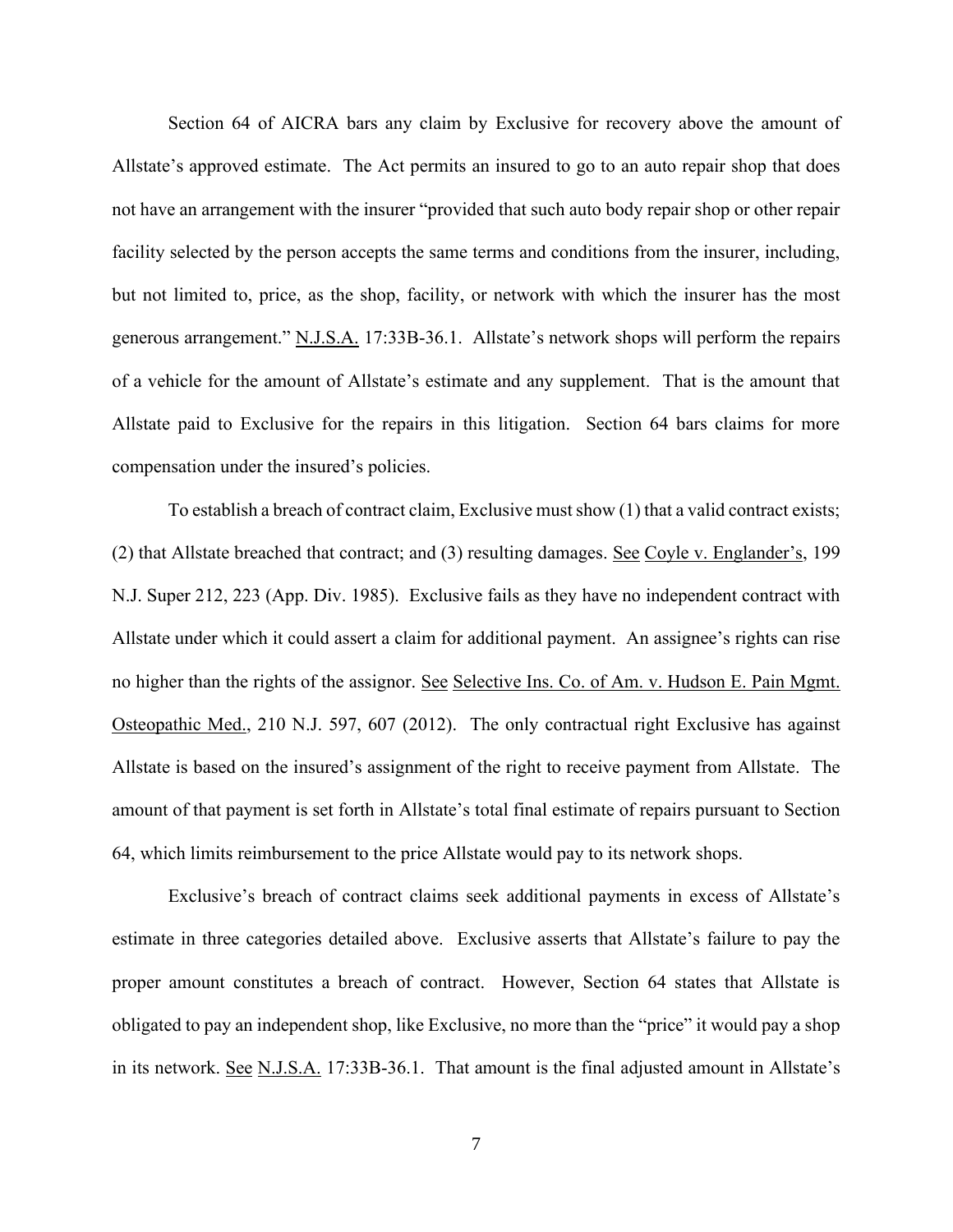estimates. Through the adjustment and estimate process, Allstate honors its policy obligations to its insureds to pay for their vehicles to be repaired for the price that its network shops would accept pursuant to Section 64. That price is the limit for Exclusive's claims against Allstate. Any separate contract Exclusive has with its customers to pay a higher rate is between Exclusive and its customers and cannot be enforced against Allstate.

## **B. Exclusive's Quasi-Contract Claims**

Exclusive asserts quasi-contract claims for unjust enrichment and quantum meruit that seek to recover money in excess of Allstate's estimates. "The doctrine of unjust enrichment rests on the equitable principle that a person shall not be allowed to enrich himself unjustly at the expense of another." Callano v. Oakwood Park Homes Corp., 91 N.J. Super. 105, 108 (App. Div. 1966). "A cause of action for unjust enrichment requires proof that 'defendant[s] received a benefit and that retention of that benefit without payment would be unjust.'" County of Essex v. First Union Nat. Bank, 373 N.J. Super. 543, 549-50 (App. Div. 2004) (quoting VRG Corp. v. GKN Realty Corp., 134 N.J. 530, 554 (1994)), aff'd, remanded by 186 N.J. 46 (2006).

As previously noted, Section 64 bars any claim for payment over the amount of the estimate. The quasi-contract theories of unjust enrichment and quantum meruit are premised on the notion that a plaintiff did not receive as much as it otherwise deserved from a defendant. See, e.g., Kas v. Oriental Rugs, Inc. v. Ellman, 394 N.J. Super. 278, 286 (App. Div. 2007); VRG Corp. v. GKN Realty Corp., 135 N.J. 539, 554 (1994). Section 64 limits Allstate's obligation to pay to the price that would be accepted by one of its network shops. Thus, Exclusive has no legal basis to claim that it should be entitled to more payment from Allstate.

Furthermore, there can be no unjust enrichment or quantum meruit claim against Allstate as a matter of law because an express contract exists concerning the identical subject matter,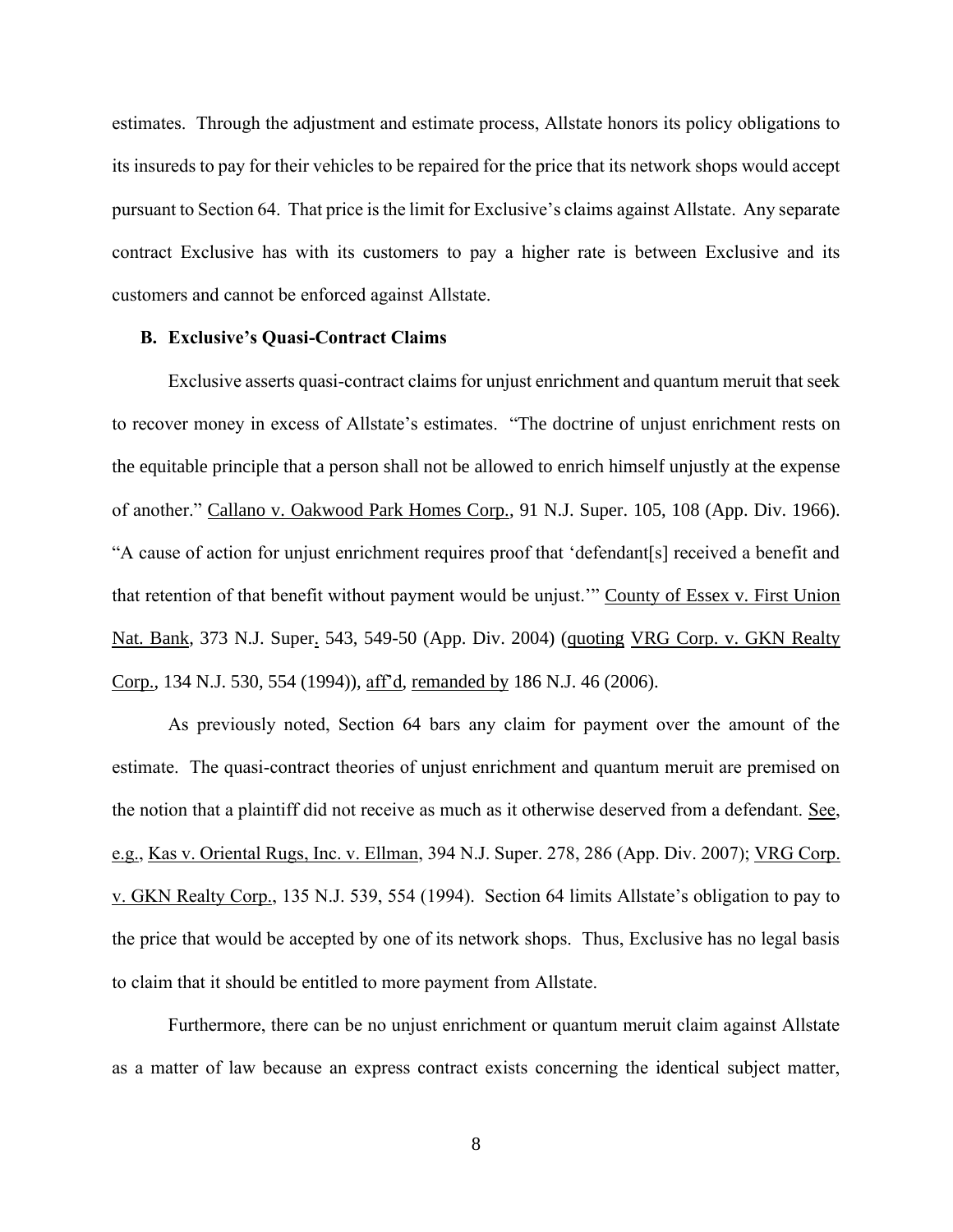namely the assignment between the insured and Exclusive, which automatically defeats any quasicontract claim. When "an express contract exists concerning the identical subject matter" there can be no claim for unjust enrichment. See Suburban Transfer Serv., Inc. v. Beech Holdings, Inc., 716 F. 2d 220, 226 (3d Cir. 1983); St. Paul Fire & Marine Ins. Co. v. Indemnity Ins. Co. of North America, 32 N.J. 17, 22-23 (1960). The same holds true for quantum meruit. See Kas Oriental Rugs, Inc., 394 N.J. Super. at 286. Unjust enrichment may not proceed separately from breach of contract because it "is not an independent theory of liability but is the basis for a claim of quasicontractual liability." Nat'l Amusements, Inc. v. New Jersey Tpk. Auth., 261 N.J. Super. 468, 478 (Law Div. 1992), aff'd, 275 N.J. Super. 134 (App. Div.), certify. denied, 138 N.J. 269 (1994). Thus, Exclusive cannot assert any quasi-contract claim because of the presence of the express contract concerning the identical subject matter.

#### **C. Exclusive's Claim for Failure to Negotiate**

Exclusive alleges that Allstate is liable for a purported refusal to negotiate. The claim is premised on the auto collision repair regulation that states that "[n]egotiations [between the insurer and auto body repair shop] must be conducted in good faith." See N.J.A.C. 11:3-10.3(b). However, Section 64 does not obligate Allstate to negotiate its labor rates. Furthermore, there is no cognizable cause of action for refusal to negotiate.

The subject regulations do not provide for a private cause of action to enforce a perceived refusal to negotiate, and there is no independent statutory cause of action for refusal to negotiate. N.J.A.C. 11:3-10.3(b) requires negotiations to be done in "good faith," but does not define "good faith" as requiring an agreement on price. Also, no corresponding statute or regulation exists to enforce N.J.A.C. 11:3-10.3(b) outside of complaints to the New Jersey DOBI.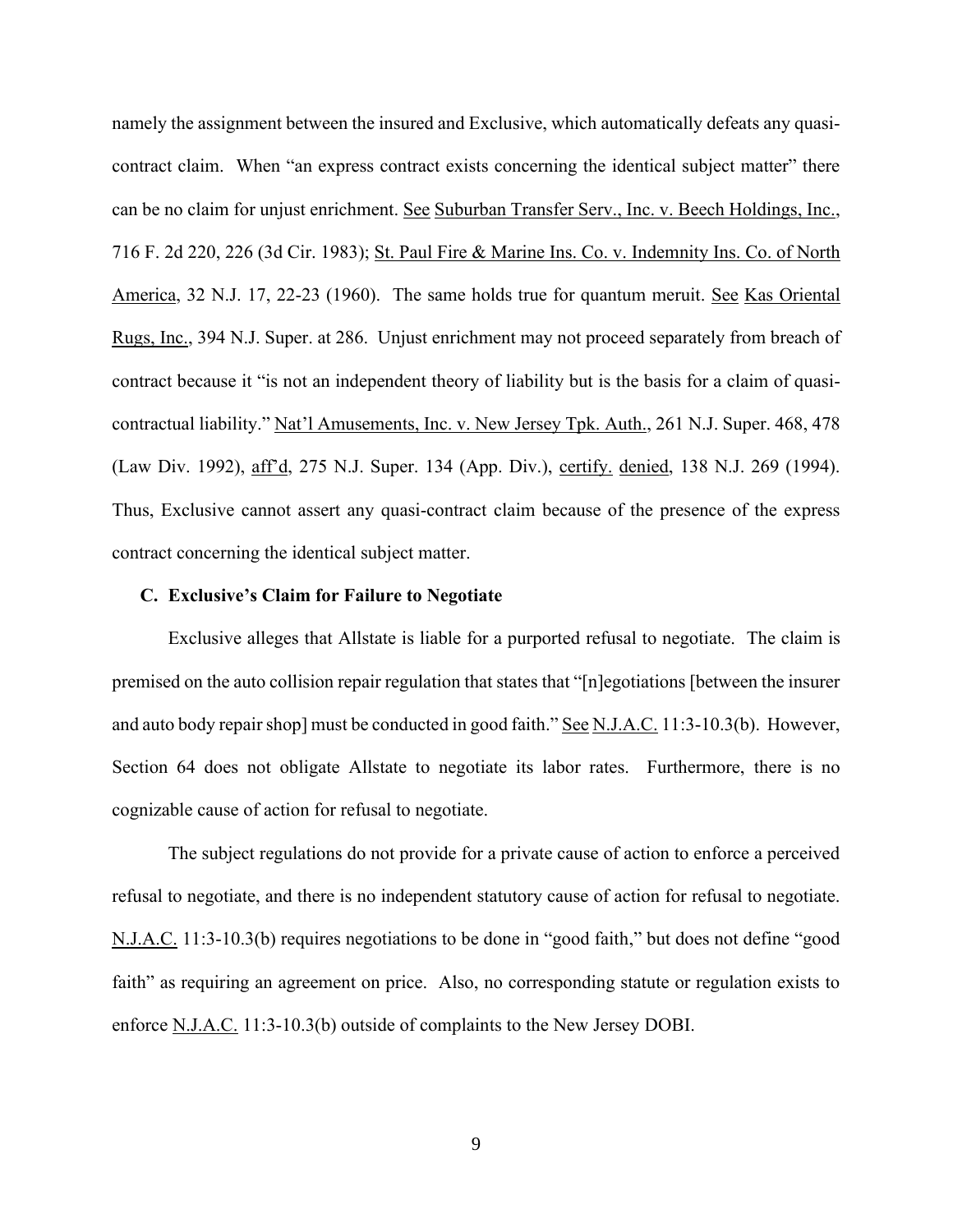There is also no common law cause of action for refusal to negotiate. In Wexco Indus. v. ADM21 Co., 04-5244 (JLL), 2008 U.S. Dist. LEXIS 104766, at \*12-15 (D.N.J. Dec. 30, 2008), a company entered into an agreement to supply wiper blades to Shell. After the agreement was terminated both parties attempted to negotiate a new supply agreement. When the negotiations were unsuccessful the manufacturer sued Shell alleging failure to negotiate in good faith. The court rejected the claim noting that "there is no independent cause of action for failure to negotiate in good faith." Id. at \*33. The court, citing the Restatement of Contract, §295, comment (c) (1981), noted that the duty of good faith only arises when the parties have reached an agreement and does not apply to earlier negotiations. Id.

The Wexco reasoning applies directly here to bar Exclusive's claim. Allstate and Exclusive negotiated the scope of repairs through an initial inspection, and those negotiations are often extended through a re-inspection and repair supplement prepared by Allstate. The additional items in excess of the estimate, about which Exclusive complains, were never agreed to by Allstate. The common law duty of good faith applies only when an agreement is reached. Exclusive cannot show that it reached an agreement with Allstate to pay more than its final estimate, and therefore it cannot show any breach of good faith.

#### **II. Exclusive's Tort Claims**

In the Fifth and Sixth Counts of its Complaint, Exclusive asserts nebulous defamation and tortious interference claims against Allstate. Exclusive alleges that Allstate made defamatory statements to Exclusive customers and other Allstate insureds to wit: (1) Exclusive committed insurance fraud and (2) Allstate interfered with Exclusive's relationship with its customers by failing to negotiate the price of repairs.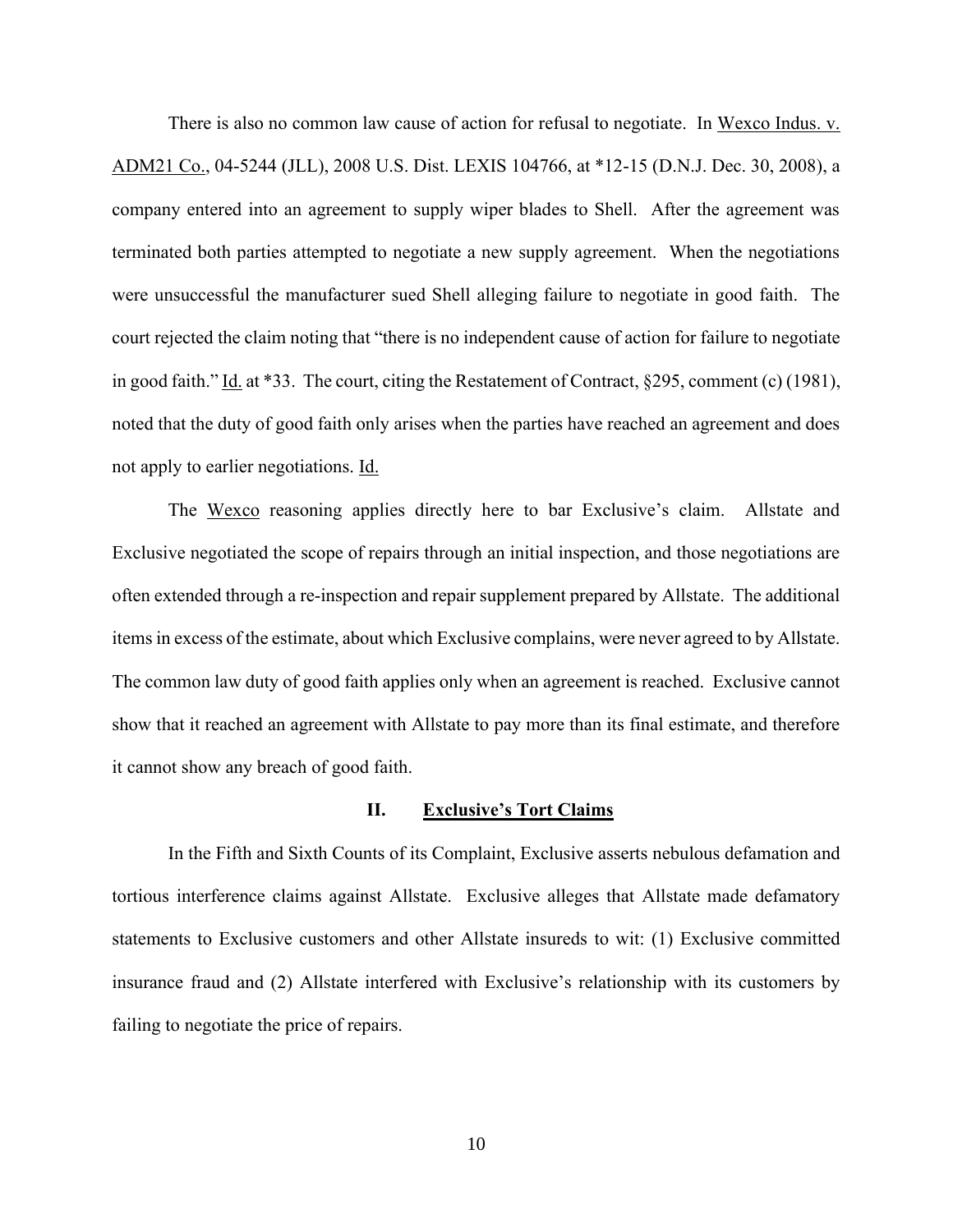A claim for defamation must include: "(1) the assertion of a false and defamatory statement concerning another; (2) the unprivileged publication of that statement to a third party; and (3) fault amounting at least to negligence by the publisher." DeAngelis v. Hill, 180 N.J. 1, 12-13, 847, A.2d 1261 (2004). A claim for tortious interference with contract or a prospective economic advantage must include: (1) the party asserting the claim has some protectable right either in the form of a contract or some "reasonable expectation of economic advantage;" (2) the interference was done intentionally and with malice; (3) the interference caused the loss of prospective gain; and (4) the injury caused damage. Printing Mart-Morristown v. Sharp Elec. Corp., 116 N.J. 739, 751-52 (1989).

## **A. Exclusive's Tort Claims are Barred by the Litigation Privilege**

In New Jersey, the litigation privilege is an absolute privilege that shields a litigant from tort actions based on "any communication (1) made in judicial or quasi-judicial proceedings; (2) by litigants or other participants authorized by law; (3) to achieve the objects of the litigation; and (4) that have some connection or logical relation to the action." Hawkins v. Harris, 141 N.J. 207, 216 (1995). The purpose of the privilege is to encourage "open channels of communication and the presentation of evidence" in judicial proceedings. Id. at 217. The privilege is not limited to incourt statements; "it extends to all statements or communications in connection with the judicial proceeding." Id. at 216. The privilege ensures that "[s] tatements by attorneys, parties and their representatives made in the course of judicial or quasi-judicial proceedings are absolutely privileged and immune from liability." Peterson v. Ballard, 292 N.J. Super. 575, 679 (App. Div. 1996).

The Hawkins elements are plainly satisfied in this matter. First, Exclusive filed its initial litigation against Allstate for additional compensation on May 17, 2010, in the Law Division.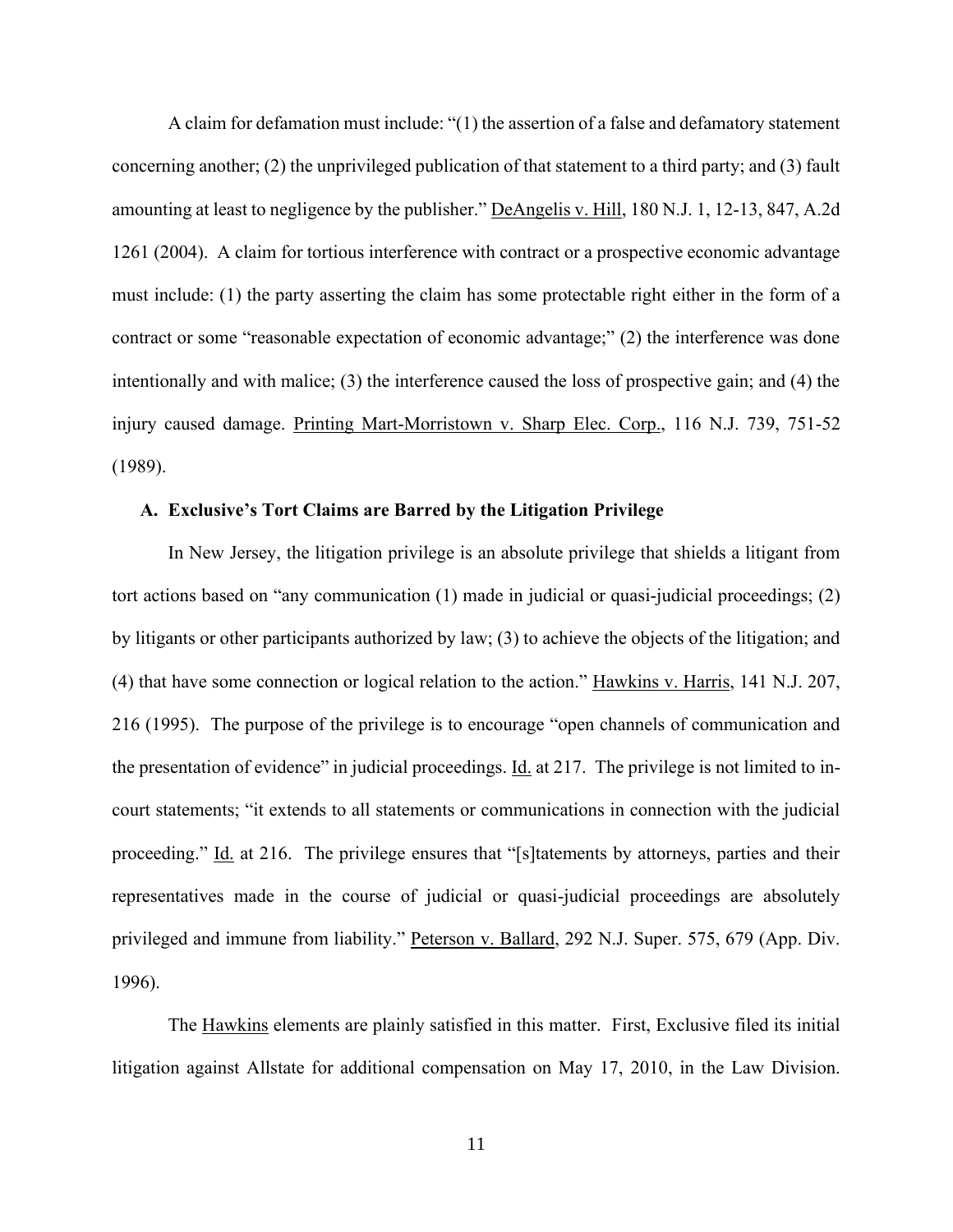Allstate began investigating Exclusive for insurance fraud in 2011. Later, on May 30, 3012, Exclusive instituted its first Special Civil Part lawsuit against Allstate. The parties have been in litigation against one another consistently since that time. Second, all the allegedly defamatory statements were made by Allstate adjusters. Third, all the statements were made to achieve the object of the ongoing litigation between Exclusive and Allstate, namely its obligation to deter insurance fraud under the Insurance Fraud Protection Act, protect its insureds and defend against Exclusive's improper attempt to subvert Section 64. (See N.J.S.A. 17A:33-15.1(a) (Requiring insurers in the State to submit plans to prevent fraud)). Fourth, all the statements are related directly to the operation of Exclusive.

## **B. No Evidence of Actual Damages in Connection with Defamation Claims**

Exclusive has failed to prove any actual damages resulting from the alleged defamatory statements. A party may not assert generalized actual damages without underlying support. Sylvan Dental, P.A., & Dong Hyun Lee v. Chen, 2021 N.J. Super. Unpub. LEXIS 1766, No. A-4544-18 (App. Div. Aug. 19, 2021). Exclusive complains that Allstate made allegedly false statements that it was committing insurance fraud. However, Exclusive may not allege its damages generally. It must support its damages with particularity, and admitted in discovery that it cannot do so.

Nor can Exclusive sustain a claim for punitive damages, which "may be awarded only if compensatory damages have been awarded . . . . An award of nominal damages cannot support an award of punitive damages." Scaccia v. J.M., 2016 N.J. Super. Unpub. LEXIS 2128, at \*14 (App. Div. Sep. 22, 2016) (citing Longo v. Pleasure Productions, Inc., 215 N.J. 48, 58 (2013).

## **C. Exclusive's Claim for Tortious Interference**